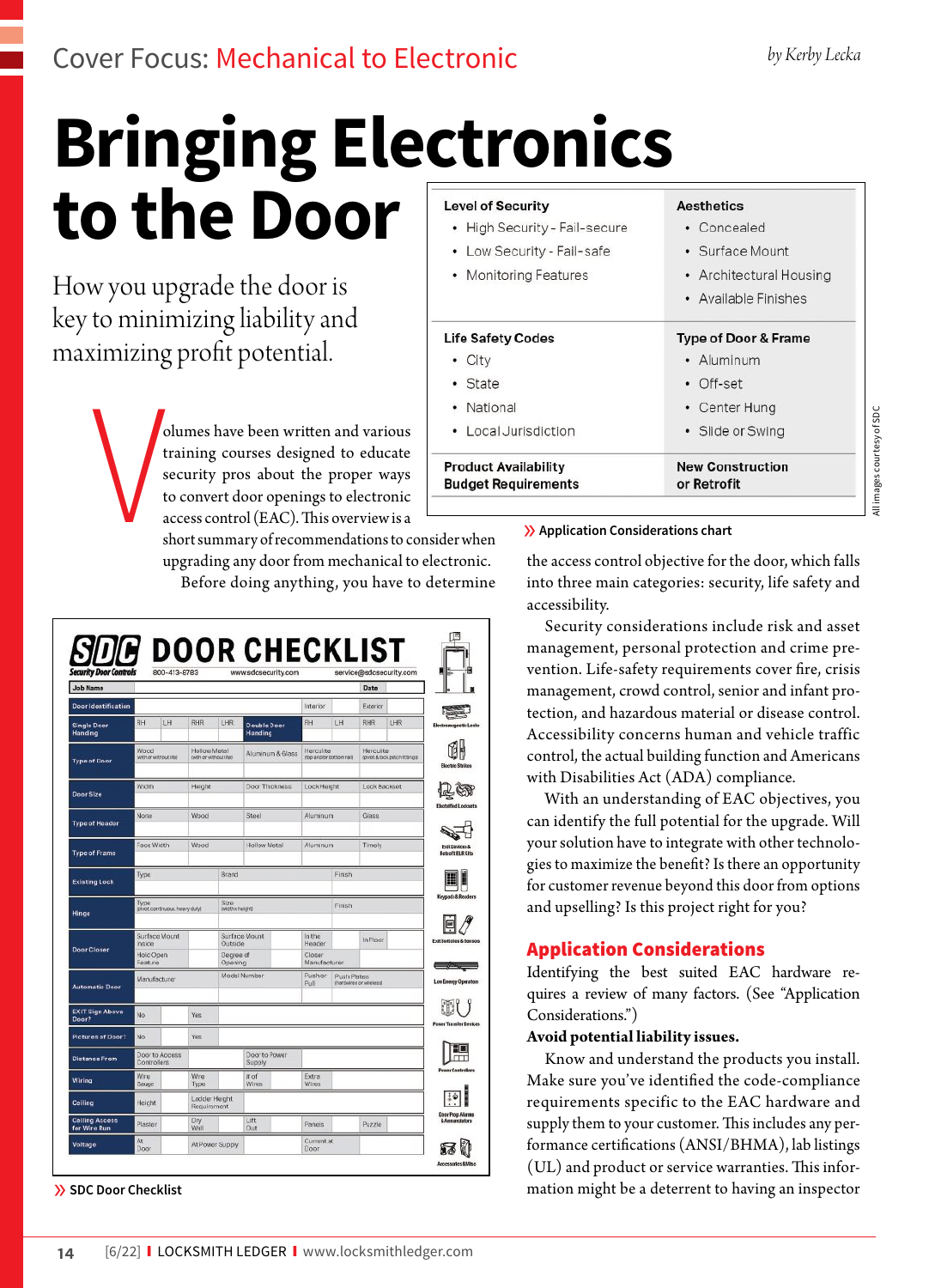

reject the installation today or at a later date when code changes take effect. In addition, noncompliant components could lead to potential liability in the event of a fire or life-safety emergency. **Use a door checklist for each opening.**

If you don't already use some sort of door-assessment checklist, we recommend you start with any trade association or EAC manufacturer you deal with as a resource. (SDC has developed a comprehensive Door Checklist in interactive [sdcsecurity.com/ Door-Checklist.htm] and downloadable [sdcsecurity.com/docs/doorchecklist.pdf] versions.)

A door checklist will help you



to capture key door details that will figure into the proper application and installation of an EAC component upgrade. Door handing, type and size of the door, and type of door header and frame are important to confirm, as well as existing lock, hinge, door closer (if any), ceiling type and height and distance from the power supply.

## **Evaluate the opening's condition.**

While you fill out your door checklist, it's important to note the condition of the door. Does it close properly without binding or rubbing? Does it positively center? What environment and conditions does the door operate in? If there are issues, they'll have to be resolved before installing the EAC upgrade.

### **Identify existing hardware.**

What's the current door hardware function — storeroom, classroom, entry or passage? Can existing hardware, such as a mechanical exit device, be modified for electric operation or will it have to be replaced to operate in an EAC system? Is a field electrification kit available? If you add an auxiliary electrified lock, will it integrate with existing hardware, such as an electric strike or maglock? Is a factory-installed modification required to maintain a UL listing?

### **Determine fire-rated requirements.**

Fire-rated openings are common in stairwell and elevator lobby door situations and must be code-compliant and approved by the Authority Having Jurisdiction (AHJ). Some key requirements:

- **•** Code requires self-closing and latching equipment.
- **•** Free egress is critical for life safety.



» **Battery-powered stand-alone electric lockset combined with keypad and reader**

- **•** Fail-safe electrified hardware is mandated.
- **•** Modifications to install hardware might require recertification of the door or frame.
- Electrified hardware typically is tied into the fire system to release in the event of fire, power failure or other emergency.

## Identify the EAC Solution

In the old days, doors were unlocked manually during business hours, or sta employees were given a key to a door or facility. One way to provide EAC now is by installing a keypad or reader at the door to control who can gain access by entering a PIN code, swiping or placing a credential near to the reader or using a smartphone. Keypads and readers



» **Wall-mounted key switch** » **Low-energy automatic door operator**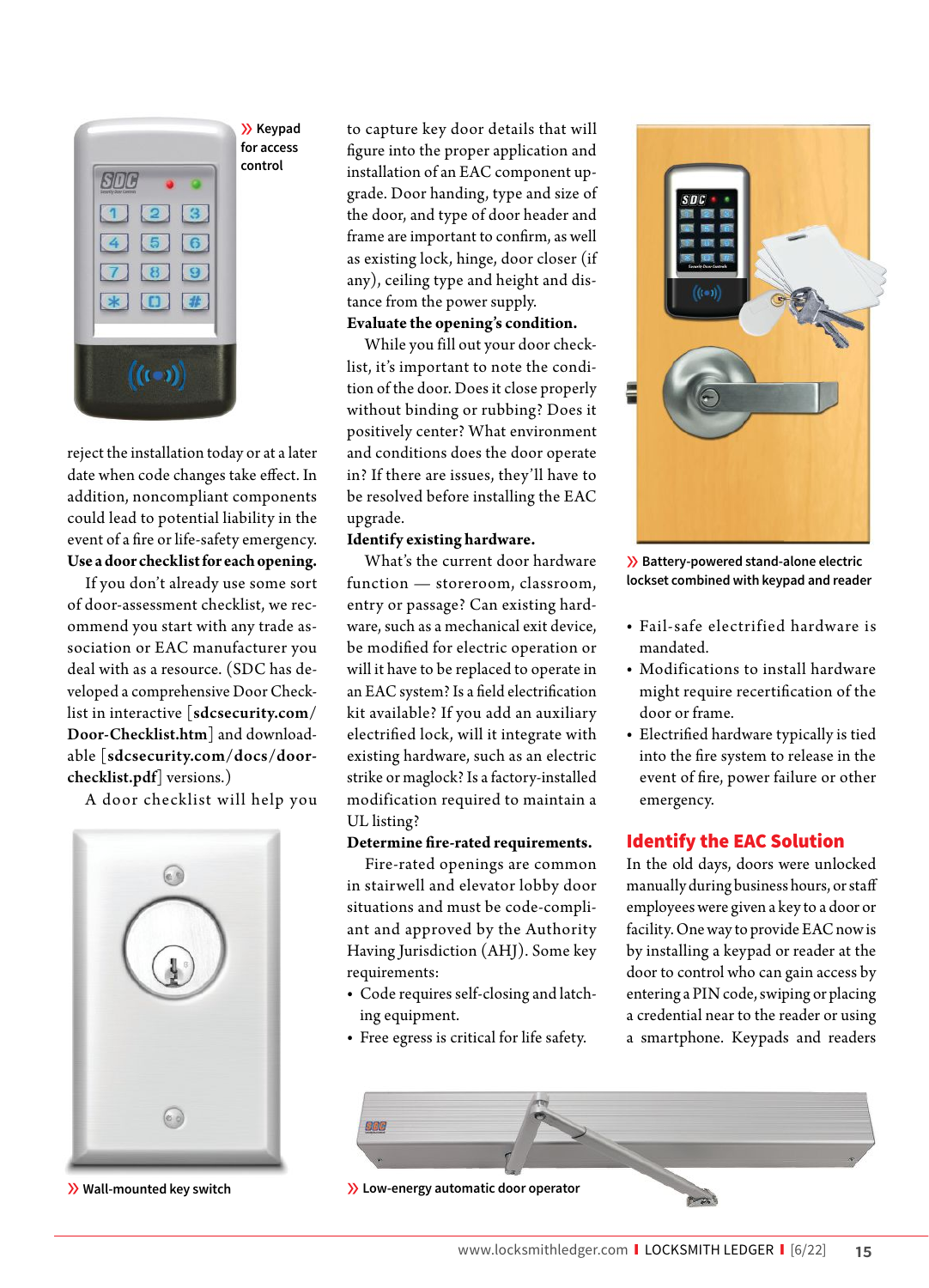## Cover Focus: Mechanical to Electronic



» **Bollard-mounted REX switch**

> come in stand-alone models or have outputs to connect them with an enterprise system and typically release some type of electric door lock to gain entry.

Battery-powered stand-alone electric locksets can be combined with keypads or readers that don't require hard-wiring to an EAC system in cylindrical, mortise or rim exit device configurations, as well as Bluetooth and

Wi-Fi-enabled models.

For applications such as a roll-up door or automatic gate, wall-mounted key switches may be used to control access instead of keypads and readers.

An important factor is whether the door must conform with ADA requirements. ADA is intended to guarantee equality for those who have disabilities. Title III of the law covers Public Accommodations and is a directive to ensure accessibility within public buildings. Retail storefronts, office buildings, campuses and healthcare facilities typically have to meet ADA requirements at points of access and egress.

Low-energy automatic door operators can be used to maximize



» **Electromagnetic lock**

» **Touchless REX switch**

> public door accessibility for ADA applications. ADAcompliant door-opener actuators,



such as wireless and hard-wired push plate switches, can be used for handicap access and request-to-exit (REX) applications.

Some are wall-mounted, while others are placed within bollard posts at the entry or exit to the door. The popularity of touchless exit switches to control automatic doors for a hands-free experience has increased

dramatically as a means to increase public health and safety in the wake of the COVID pandemic.

#### The Right Lock

Locks all provide security, but not all are suitable for every door.

Maglocks are suited for interior doors, perimeter exit doors and entrances that require fail-safe emergency-release capability and typically come in several levels of holding force, depending on the level of security required. Electromagnetic shear locks are available in concealed, semi-concealed and surface-mount models to provide

> high security and a fail-safe locking mechanism for openings that require an architecturally superior appearance.

Electric strikes enable the electrical release of a locked mechanical latch or bolt and are wellmechanical latch or bolt and are well-<br>suited to new and retrofit applications. Electric strikes are available in a vari-Electric strikes are available in a vari-<br>ety of configurations to accommodate several types of mechanical locksets and door and frame styles, as well as fail-safe and fail-secure applications.

Electrified cylindrical or mortise locksets are used to meet building and fire life-safety codes for fire-rated office doors, corridor doors, lobby doors, exit doors and stairwell doors. Whether fail-safe or fail-secure, controlled access and remote-control capability is provided while the door stays latched even when unlocked, which maintains the integrity of a fire door.

Unlike electric strikes, electric bolt locks require no other mechanical lock device to provide security. Electromechanical bolt locks are available in failsafe and fail-secure modes. Applications include high-security interior doors and cabinets where maglocks aren't required.



» **Electromagnetic shear lock**

### Powering the EAC

Hardware-control and door-control modules are offered by many manufacturers to control separate electrified locking devices, multiple doors, relay operating and system modes for lock control, monitoring, communicating door and lock system logic. They typically are installed in the power supply cabinet and provide a centralized wiring location, simplify installation and make for easy troubleshooting.

Power-transfer devices are required to power EAC components and include power-transfer loops, concealed power-transfer hinges and devices.

Not to be forgotten is the power supply itself. Security pros should know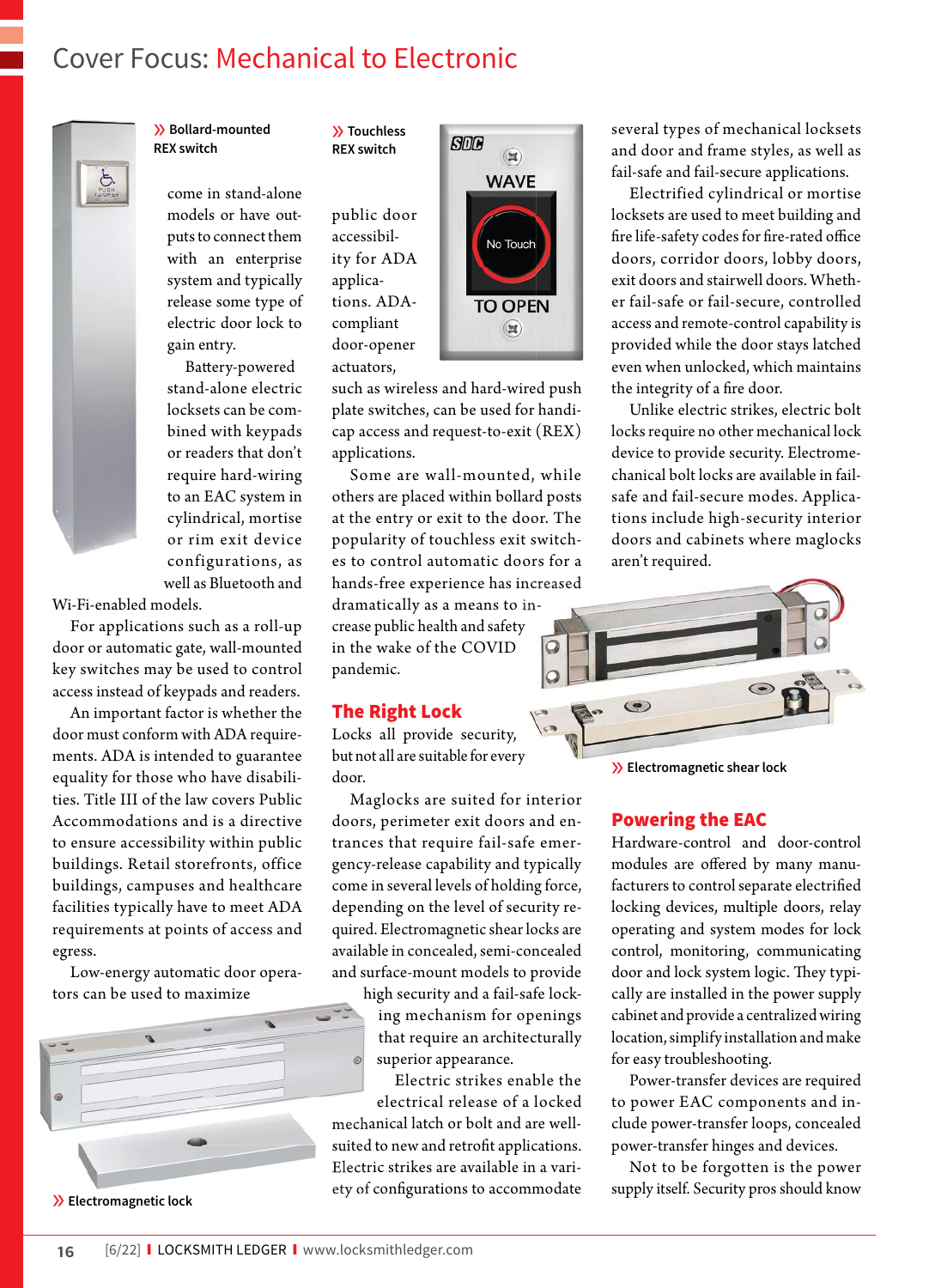# Cover Focus: Mechanical to Electronic

### » **Electric strike**

that power requirements for EAC hardware are different from other systems, such as CCTV. EAC systems require steady low-voltage low-voltage direct current. E EAC systems generally draw



higher current during access controlrelated events, such as when an electric strike is released.

Before selecting a power supply, plan ahead. This means you should evaluate your project carefully to avoid common installation and operating problems. Consider the following questions:

- **•** What power is required and what power is available (if retrofitting)?
- If retrofitting, what modifications have been made over the years to affect the capacity of the power supply?
- **•** How old is the power supply? If it's more than 10 years old, replace it.
- **•** Do all products really work together?
- **•** What regional and national codes might be applicable?
- **•** Does your AHJ require the installation to be compliant with UL 294, which is an EAC standard? Get the AHJ involved in your system design.
- **•** How long must the system function after a power loss?
- **•** ls a low-voltage license required in your jurisdiction?

» **Electromechanical** 

## What About Egress?

Key-switch assemblies provide a an economical method of controlling a variety of applications at the door. Mos Most assemblies use U.S.-standard 1-inch or 1-3/8-inch mortisekey and interchangeable-core cylinders to maintain compatibility with a new or existing mechanical key system.

Many manufacturers also provide a variety of push-button styles and contact configurations to fit several REX application requirements. Wave-toopen switches and motion sensors provide hands-free compliance and convenience for touchless applications through the use of proven infrared-detection technology.

Egress devices are designed for the release of maglocks and the activation of delayed-egress locks installed on nonlatching doors. REX push bars provide uninhibited egress through access-controlled openings equipped with maglocks, which enables egress by a single natural motion.

Exit devices are an essential hardware component found in almost every building for safety and security. Electri fied exit devices allow for more control of the opening and can interface with

> other electronic equipment. They can control the latch bolt of a device or the locking of the operating trim.

The electric locking and unlocking of the exit device is controlled in one of

two ways. Through electric latch retraction (ELR), a solenoid or motor retracts

the latch and holds it in the "dogged" position until power is interrupted. The door operates in a push-<br>pull manner.<br>The second method pull manner.

he second method rols the operating controls operating **bolt lock** » **Relay module**



» **Electrified lockset**

trim, which allows the exit device to remain latched. The exterior level, knob or thumbpiece is electrically locked or unlocked for entry control in either fail-safe or fail-secure mode.

Electrified exit device manufacturers offer a variety of available trim options: rim mount, surface vertical-rod and concealed vertical-rod device types. Panic and fire exit device solutions are available for virtually any door opening application. Cost-saving modification kits can convert existing mechanical exit devices to electronic in the field.

## Features and Functions

Up to this point, we've discussed retro fitting or upgrading a door opening for EAC without regard to whether the door opening must integrate with an enterprise EAC system or network. To give this subject matter it's proper due requires a more comprehensive review better suited to a separate article at a future date.

That said, remote controls and annunciators are designed to meet the